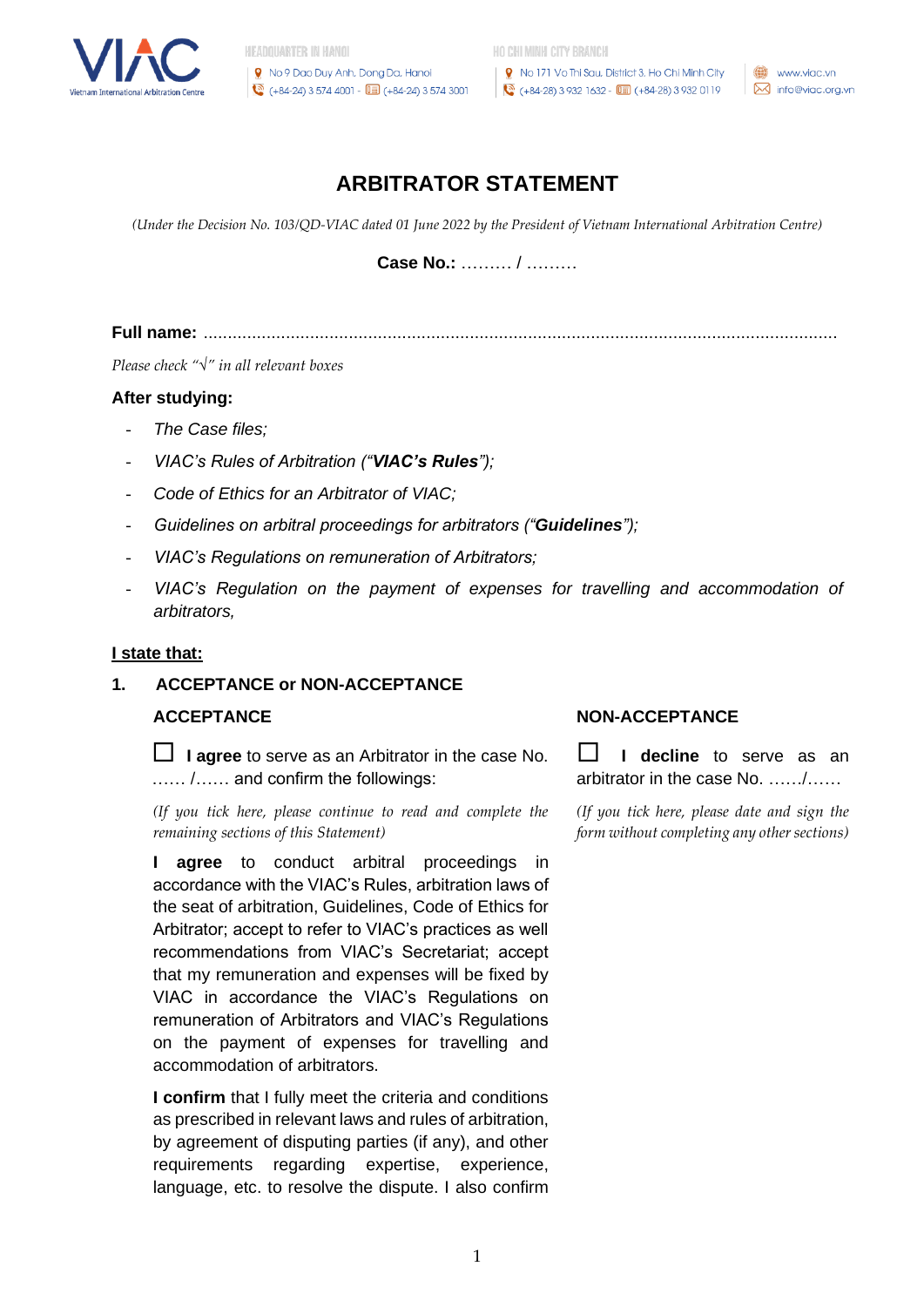

R No 171 Vo Thi Sau, District 3, Ho Chi Minh City  $\bullet$  (+84-28) 3 932 1632 -  $\overline{0}$  (+84-28) 3 932 0119

www.viac.vn  $\bowtie$  info@viac.org.vn

particularly that I meet the conditions on the language of arbitration and shall conduct the arbitral proceedings by the language of arbitration.

**I confirm**, upon acceptance to serve as Arbitrator, under the VIAC's Rules, that I shall not act as lawyer or representative of any of the parties, shall not privately or directly meet or communicate with any of the parties to discuss issues related to the dispute.

In case I have or receive any communications with or from parties or representative of any of the parties, whether direct or indirect in any way, I shall immediately make disclosure to the Arbitral Tribunal and VIAC Secretariat.

**I confirm** that all communications between myself or the Arbitral Tribunal and the parties in relation to the dispute including opinions, request, instructions, decisions, orders, arbitral award etc. shall be conducted via the Secretariat of VIAC in the format issued by VIAC.

**i am willing** to co-operate with VIAC to resolve arising issues (if any) relating to the dispute, even when the arbitral proceedings have been completed.

# **2. DILIGENCE**

**I confirm** that I will devote myself to conduct this arbitration diligently, promptly, efficiently and in accordance with the time limits in the VIAC's Rules, agreement between the parties, the Guidelines and law applicable to arbitration proceedings.

#### **3. INDEPENDENCE AND IMPARTIALITY**

- 3.1. Arbitrator shall be independent, impartial, objective and shall remain so during the course of the arbitration. Therefore, if you have any doubt as to your independence, impartiality, and objectivity, for any reasons, whether falling under the circumstances prescribed in this Statement or not, please refuse to act in this arbitration and notify VIAC accordingly. In this case, you will tick the "non-acceptance" section above without completing other sections of this Arbitrator Statement. In case you accept to act as an arbitrator in the case, please conduct the next steps as instructed below.
- 3.2. Before accepting to act as an arbitrator in the arbitration and throughout the arbitral proceeding, you shall make reasonable efforts within your capacity to investigate and identify potential conflict of interest as well as facts and circumstances that may give rise to doubts as to your independence, impartiality, and objectivity under the eyes of the parties. In particular, please check whether there exists any past or present relationship, whether direct or indirect, between you and any of the parties, their related entities, affiliates or their lawyers or other representatives, whether of financial, professional or of any other kind. In case of falling under any circumstances of potential conflict or facts and circumstances that may give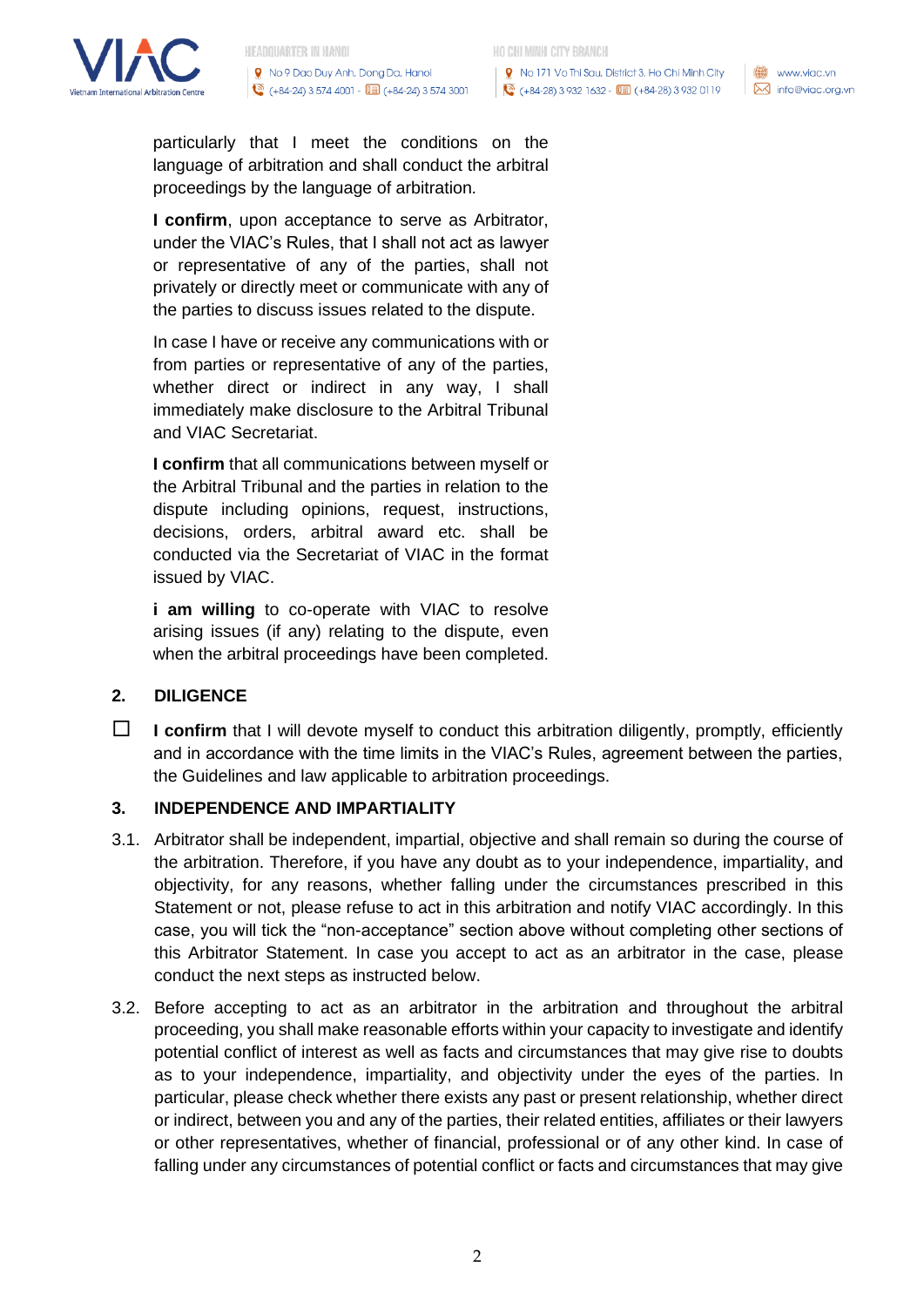

**9** No 171 Vo Thi Sau, District 3, Ho Chi Minh City Wavewww.viac.vn  $\bullet$  (+84-28) 3 932 1632 -  $\overline{0}$  (+84-28) 3 932 0119

rise to your independence, impartiality, or objectivity, you shall immediately make disclosure to VIAC's Secretariat and the Arbitral Tribunal.

- 3.3. Any doubts shall be resolved in favour of disclosure. Any disclosure should be complete and detailed, listing relevant dates (both starting and ending dates), related arrangements, details of individuals and organisations, and all other relevant information.
- 3.4. Below is a list of circumstances whereby conflict of interest *may* exist and/or which *may* cast doubts on your independence, impartiality, and objectivity under the eyes of the parties. The below list is non-exhaustive and provides for examples of the most common circumstances only. You are encouraged to investigate with reasonable effort to disclose facts and/or circumstances even not falling under the below list, such as circumstances similar to the listed ones but falling outside the prescribed time-limit or other relationships of similar nature.

# **I. Where the Arbitrator shall automatically not act as Arbitrator in the arbitration**

*Note: These are circumstances considered as conflict of interest necessarily exists which gives rise to justifiable doubts as to the arbitrator's independence, impartiality, and objectivity. Therefore, if you tick any "YES" box in this section, please tick "NON-ACCEPTANCE" box (page 1). If you tick all "NO" boxes, please continue to review Section II and III.*

| Yes | <b>No</b> | Content                                                                                                                                                                                                                                   |
|-----|-----------|-------------------------------------------------------------------------------------------------------------------------------------------------------------------------------------------------------------------------------------------|
|     |           | 1.1. You are a relative of a party or is a legal representative,<br>employee or otherwise representative of an entity that is a party in<br>the arbitration.                                                                              |
|     |           | 1.2. You are a manager, director or member of the supervisory<br>board, or has similar controlling influence in one of the parties or an<br>entity that has a direct economic interest in the award to be rendered<br>in the arbitration. |
|     |           | 1.3. You have a significant financial interest in one of the parties or<br>the outcome of the case.                                                                                                                                       |
|     |           | 1.4. You or your firm regularly advises one party or an affiliate of one<br>party, and you or your firm derives a significant financial income<br>therefrom.                                                                              |

*Please tick "√" in "Yes" or "No" of all boxes below:*

# **II. Where the Arbitrator shall not act as Arbitrator in the arbitration unless the parties expressly agree**

*Note: These are circumstances that may give rise to doubts as to the arbitrator's independence, impartiality, and objectivity. Therefore, if you tick any "YES" box in this section, please tick item B and provide detailed information related to the ticked circumstance(s) (if any) and continue to review Section III. In case the supplemental detailed information is lengthy, you may provide it in form of a Disclosure Letter attached to this Statement.*

*If you tick all "NO" boxes, please continue to review Section III.*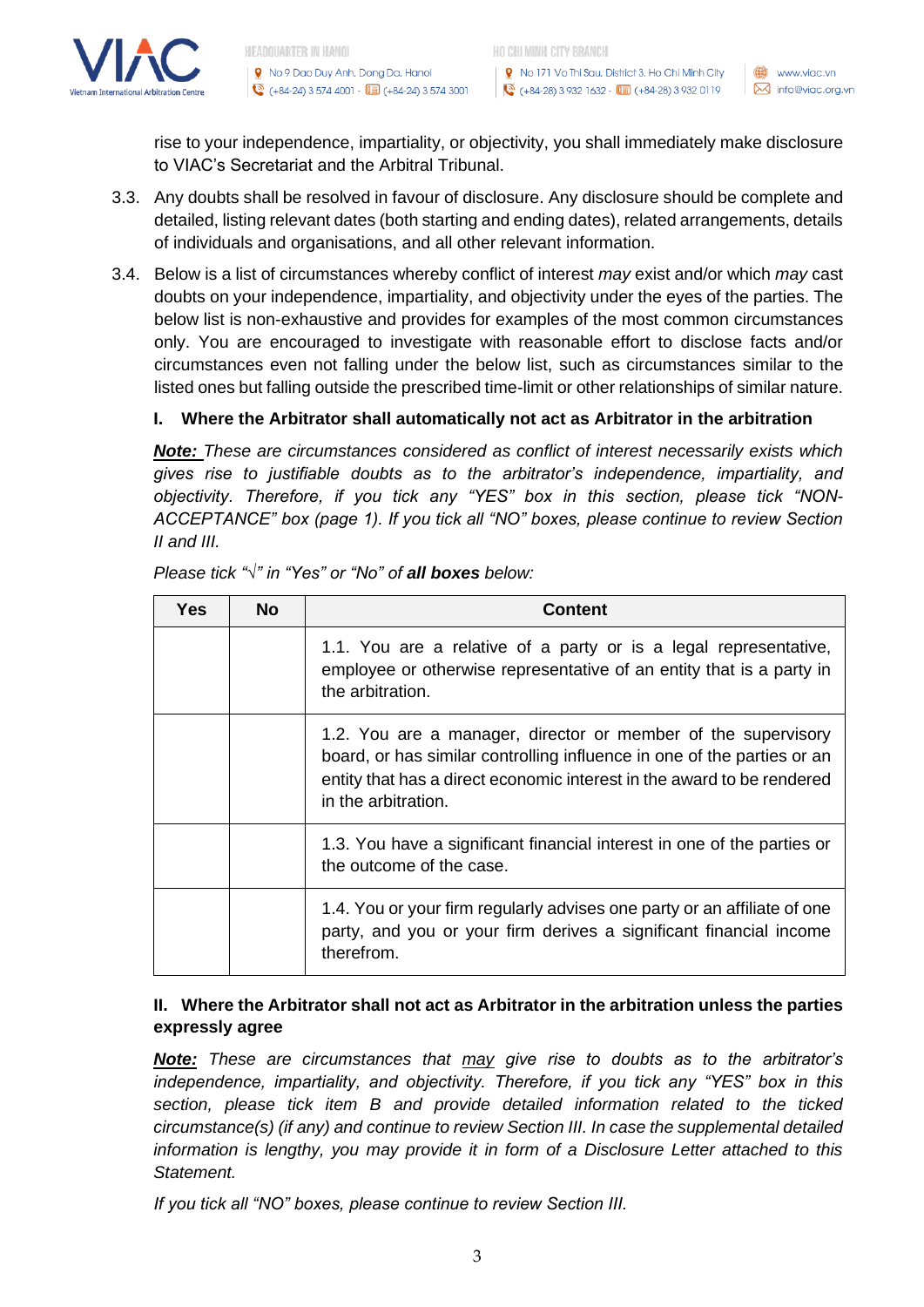

● No 171 Vo Thi Sau, District 3, Ho Chi Minh City │ ● www.viac.vn (+84-28) 3 932 1632 - **0m** (+84-28) 3 932 0119 M info@viac.org.vn

# *Please tick "√" in "Yes" or "No" of all boxes below:*

| <b>Yes</b> | <b>No</b> | <b>Content</b>                                                                                                                                                                                                                                  |
|------------|-----------|-------------------------------------------------------------------------------------------------------------------------------------------------------------------------------------------------------------------------------------------------|
|            |           | 2.1. You have given legal advice or provided an expert opinion on<br>the dispute to a party or an affiliate of one of the parties.                                                                                                              |
|            |           | 2.2. You were a mediator, a representative, a counsel of any of the<br>parties in the dispute currently being brought to VIAC or had prior<br>involvement of any other kind in the dispute.                                                     |
|            |           | 2.3. You hold shares, either directly or indirectly, in one of the parties<br>or an affiliate of one of the parties that is privately held.                                                                                                     |
|            |           | 2.4. A close family member of yours (including spouse, sibling, child,<br>parent or life partner) has a significant financial interest in the<br>outcome of the dispute.                                                                        |
|            |           | 2.5. You or a close family member of yours has a close relationship<br>with a third party who may be liable to recourse on the part of the<br>unsuccessful party in the dispute.                                                                |
|            |           | 2.6. You currently represent or advise one of the parties or an<br>affiliate of one of the parties.                                                                                                                                             |
|            |           | 2.7. You currently represent or advise the lawyer or law firm acting<br>as counsel for one of the parties.                                                                                                                                      |
|            |           | 2.8. You are a lawyer in the same law firm or a colleague in the same<br>organisation as the counsel or representative of one of the parties.                                                                                                   |
|            |           | 2.9. You are a manager, director or member of the supervisory<br>board, or has a similar controlling influence, in an affiliate of one of<br>the parties if the affiliate is directly involved in the matters in dispute<br>in the arbitration. |
|            |           | 2.10. Your law firm had a previous but terminated involvement in the<br>case without the Arbitrator being involved yourself.                                                                                                                    |
|            |           | 2.11. Your firm currently has a significant commercial relationship<br>with one of the parties or an affiliate of one of the parties.                                                                                                           |
|            |           | 2.12. You regularly advise one of the parties or an affiliate of one of<br>the parties, but neither you nor your firm derives a significant<br>financial income therefrom.                                                                      |
|            |           | 2.13. You have a close family relationship with one of the parties or<br>with a manager, director or member of supervisory board or any<br>person having a similar controlling influence in one of the parties or                               |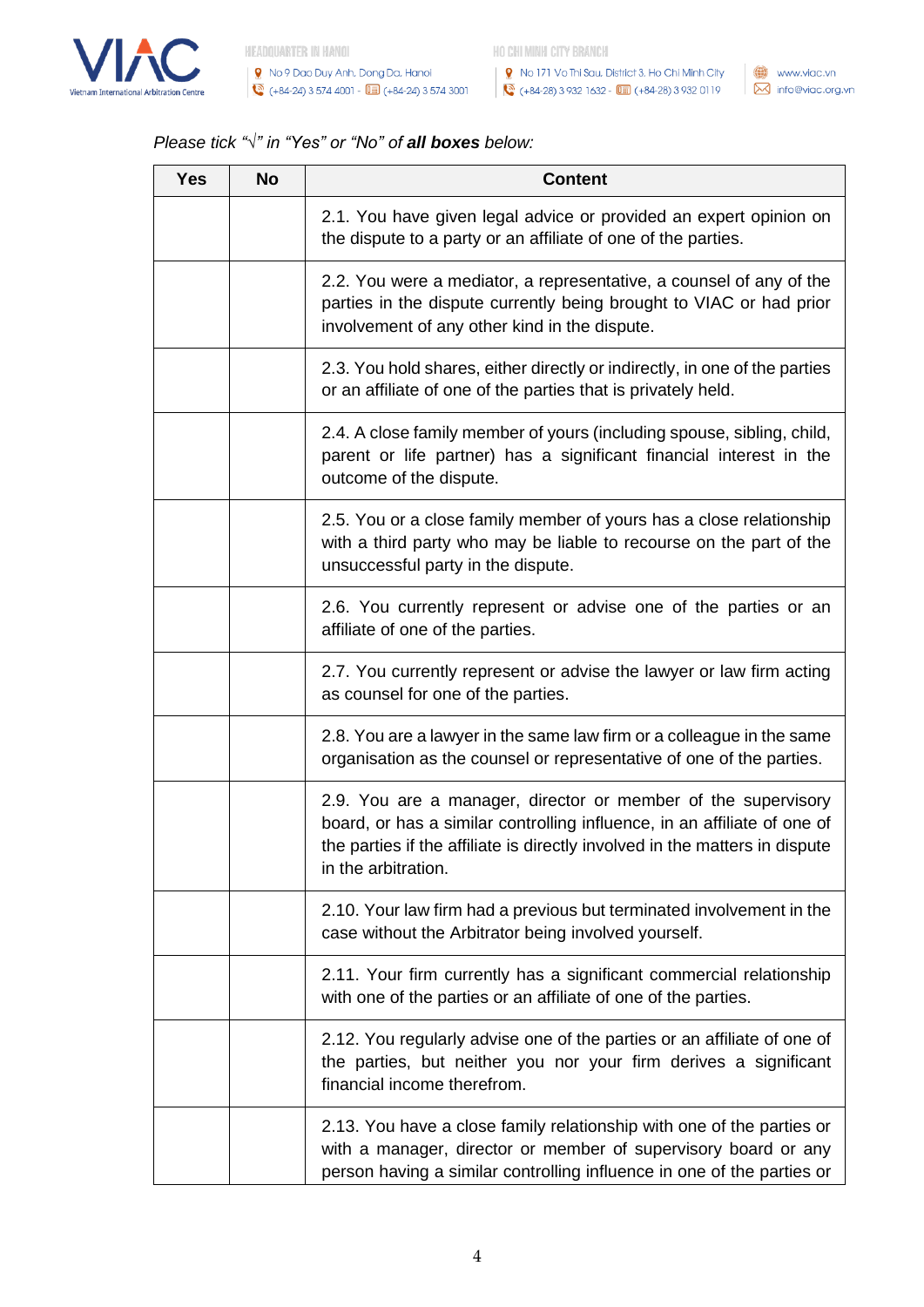

**9** No 171 Vo Thi Sau, District 3, Ho Chi Minh City  $\sqrt{2}$  (+84-28) 3 932 1632 -  $\sqrt{1}$  (+84-28) 3 932 0119

www.viac.vn M info@viac.org.vn

| Yes | <b>No</b> | <b>Content</b>                                                                                                                            |
|-----|-----------|-------------------------------------------------------------------------------------------------------------------------------------------|
|     |           | an affiliate of one of the parties or with a counsel representing a<br>party.                                                             |
|     |           | 2.14. A close family member of yours has a significant financial<br>interest in one of the parties or an affiliate of one of the parties. |
|     |           | 2.15. You do not meet specific requirements agreed by the parties.                                                                        |

# **III. Where the Arbitrator shall make disclosure and may not act as Arbitrator if a party objects and a decision on replacement of arbitrator follows**

*Note: These are circumstances that may give rise to doubts as to the arbitrator's independence, impartiality, and objectivity. Therefore, if you tick any "YES" box in this section, please tick item B and provide detailed information related to the ticked circumstance(s) (if any), and date, sign at the end of this Statement. In case the supplemental detailed information is lengthy, you may provide it in form of a Disclosure Letter attached to this Statement.*

*If you check all "NO" boxes in this section, Section I, Section II above, please check item A and date, sign at the end of this Statement.*

# **1. Previous services for one of the parties or other involvement in the dispute**

| Yes | No | Content                                                                                                                                                                                                                                                                                                                                                |
|-----|----|--------------------------------------------------------------------------------------------------------------------------------------------------------------------------------------------------------------------------------------------------------------------------------------------------------------------------------------------------------|
|     |    | 3.1.1. Within the past 3 years, you have served as counsel for one<br>of the parties or an affiliate of one of the parties or has previously<br>advised or been consulted by the party or an affiliate of the party<br>making appointment in an unrelated matter, but you and the party or<br>the affiliate of the party have no ongoing relationship. |
|     |    | 3.1.2. Within the past 3 years, you have served as counsel against<br>one of the parties or an affiliate of one of the parties in an unrelated<br>matter.                                                                                                                                                                                              |
|     |    | 3.1.3. Within the past 3 years, you have been appointed as arbitrator<br>on 3 or more occasions (including this Case) by one of the parties or<br>an affiliate of one of the parties.                                                                                                                                                                  |
|     |    | 3.1.4. Within the past 3 years, your firm has acted for or against one<br>of the parties or an affiliate of one of the parties in an unrelated<br>matter without the involvement of the Arbitrator.                                                                                                                                                    |
|     |    | 3.1.5. You currently serve, or have served, within the past 3 years,<br>as arbitrator in another arbitration on a related issue involving one of<br>the parties or an affiliate of one of the parties.                                                                                                                                                 |

*Please tick "√" in "Yes" or "No" of all boxes below:*

# **2. Current services for one of the parties**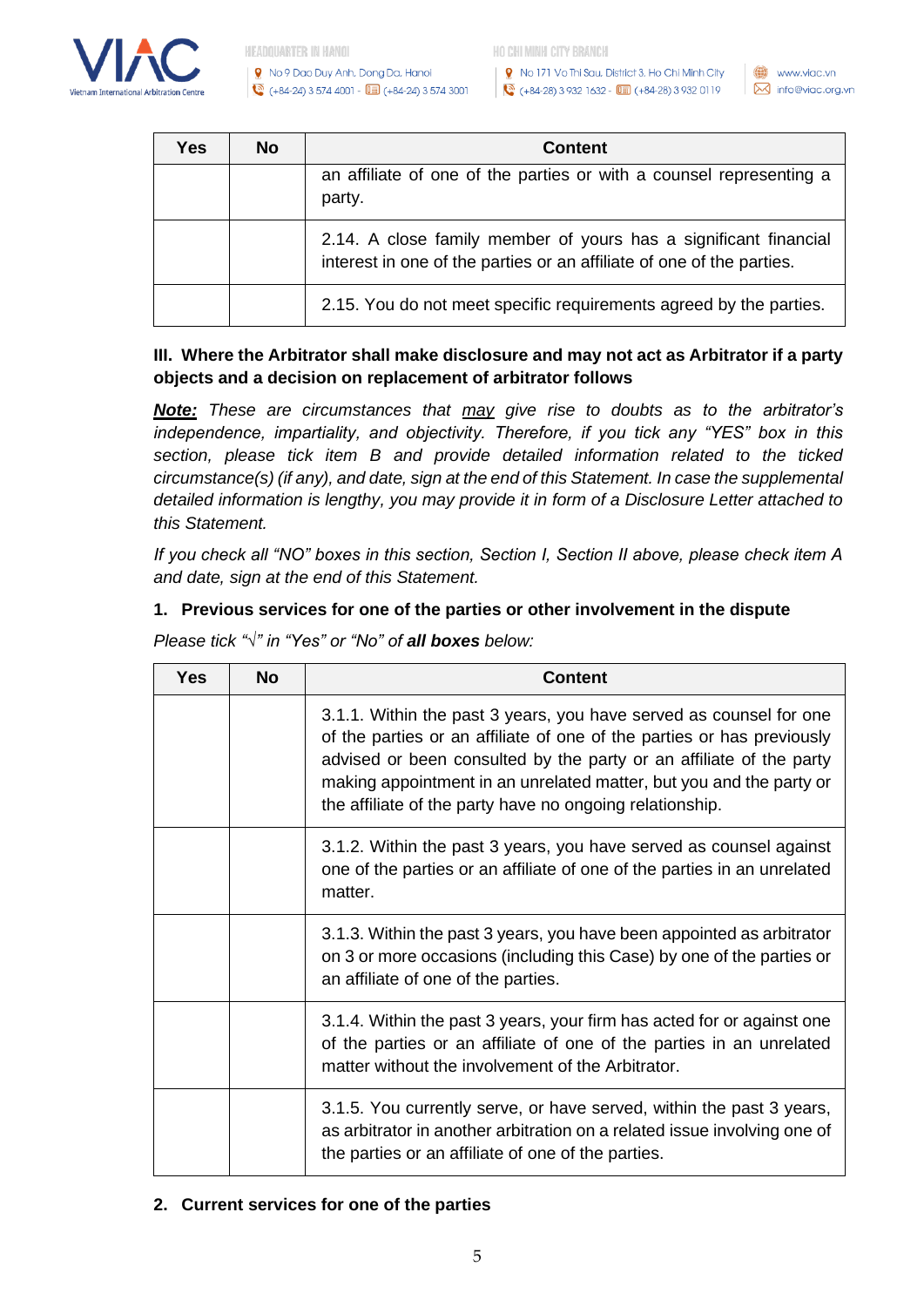

图 No 171 Vo Thi Sau, District 3, Ho Chi Minh City ( ) www.viac.vn  $\binom{3}{1}$  (+84-28) 3 932 1632 -  $\boxed{0}$  (+84-28) 3 932 0119

### *Please tick "√" in "Yes" or "No" of all boxes below:*

| Yes | <b>No</b> | Content                                                                                                                                                                                                                 |
|-----|-----------|-------------------------------------------------------------------------------------------------------------------------------------------------------------------------------------------------------------------------|
|     |           | 3.2.1. Your firm is currently rendering services to one of the parties<br>or to an affiliate of one of the parties without creating a significant<br>commercial relationship for the firm and without your involvement. |
|     |           | 3.2.2. A law firm or other individual/organisation that shares<br>revenues or fees with your firm renders services to one of the parties<br>or an affiliate of one of the parties before the arbitral tribunal.         |
|     |           | 3.2.3. You or your firm represents a party or an affiliate of a party to<br>the Arbitration on a regular basis, but such representation does not<br>concern the current dispute.                                        |

# **3. Relationship between an arbitrator and another arbitrator or counsel**

*Please tick "√" in "Yes" or "No" of all boxes below:*

| <b>Yes</b> | <b>No</b> | <b>Content</b>                                                                                                                                                                                                             |
|------------|-----------|----------------------------------------------------------------------------------------------------------------------------------------------------------------------------------------------------------------------------|
|            |           | 3.3.1. You and another arbitrator in the same Arbitral Tribunal or you<br>and counsel of one of the parties are lawyers in the same law firm,<br>barristers in the same chamber or colleagues in the same<br>organisation. |
|            |           | 3.3.2. Within the past 3 years, you were a partner of, or otherwise<br>affiliated with, another arbitrator or any of the counsels in the same<br>arbitration.                                                              |
|            |           | 3.3.3. A lawyer or colleague in your firm is an arbitrator, counsel or<br>representative in another dispute involving the same party or parties<br>or an affiliate of one of the parties.                                  |
|            |           | 3.3.4. A close family member of yours is a partner or employee of<br>the law firm representing one of the parties but is not assisting with<br>the dispute.                                                                |
|            |           | 3.3.5. A close personal friendship exists between you and a counsel<br>or a representative of one party.                                                                                                                   |
|            |           | 3.3.6. Within the past 3 years, you have received more than 3<br>appointments (including this case) by the same counsel and/or the<br>same firm representing a party.                                                      |
|            |           | 3.3.7. You and another arbitrator, or counsel for one of the parties in<br>the arbitration, currently act or have acted together within the past<br>three years as member of an arbitral tribunal or co-counsel.           |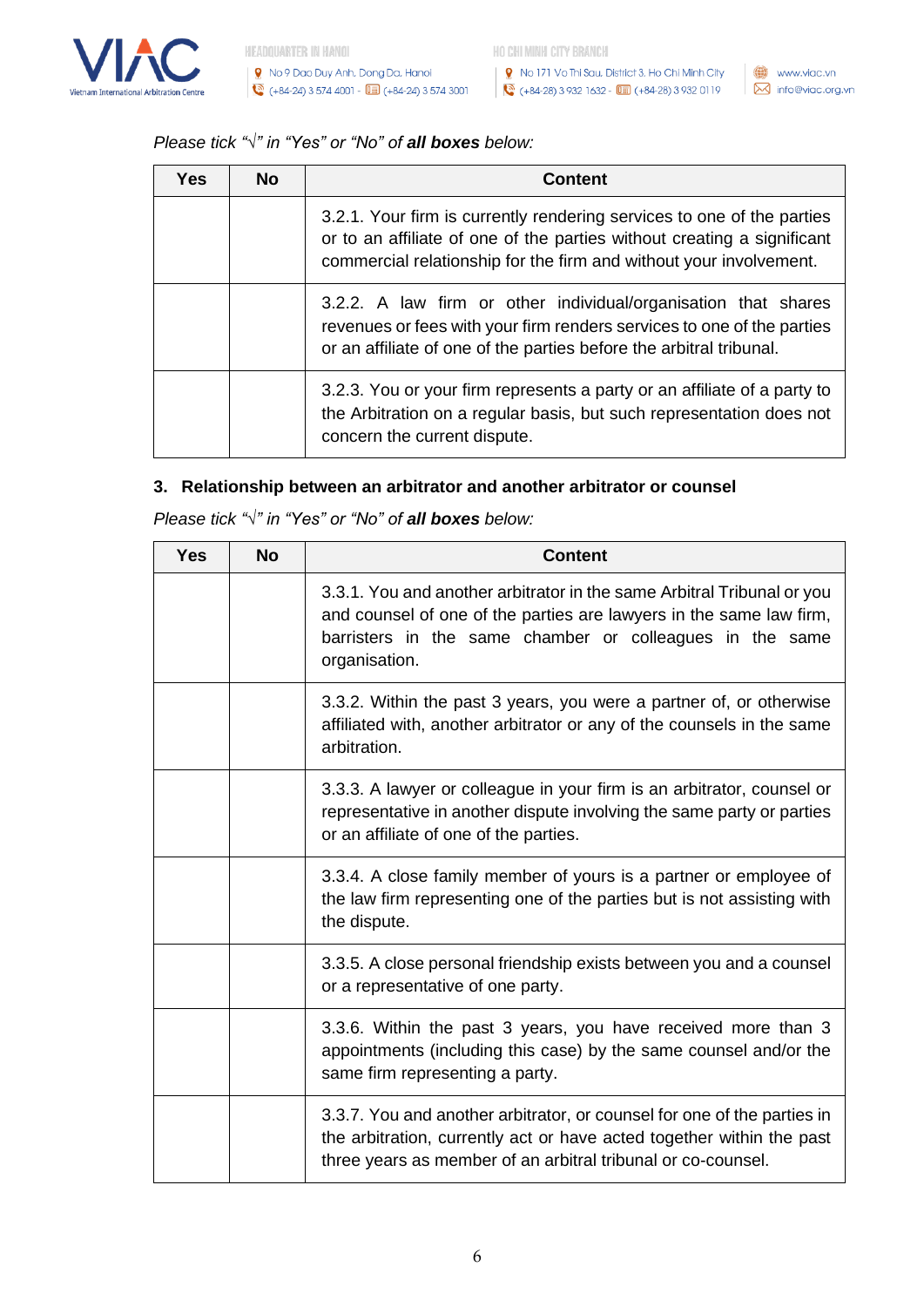

● No 171 Vo Thi Sau, District 3, Ho Chi Minh City ● ● www.viac.vn (+84-28) 3 932 1632 -  $\boxed{0}$  (+84-28) 3 932 0119  $\blacksquare$  info@viac.org.vn

# **4. Relationship between Arbitrator and party and others involved in the arbitration**

*Please tick "√" in "Yes" or "No" of all boxes below:*

| Yes | <b>No</b> | Content                                                                                                                                                                                                                                                                                                              |
|-----|-----------|----------------------------------------------------------------------------------------------------------------------------------------------------------------------------------------------------------------------------------------------------------------------------------------------------------------------|
|     |           | 3.4.1. Your firm is currently acting adverse to one of the parties or<br>an affiliate of one of the parties.                                                                                                                                                                                                         |
|     |           | 3.4.2. You had been associated within the past 3 years with a party<br>of an affiliate of one of the parties in a professional capacity, such as<br>former employee or partner.                                                                                                                                      |
|     |           | 3.4.3. A close personal friendship exists between you and a<br>manager or director or a member of the supervisory board or any<br>person having a similar controlling influence in one of the parties or<br>an affiliate of one of the parties or a witness or expert.                                               |
|     |           | 3.4.4. Enmity exists between you and a manager or director or a<br>member of the supervisory board of a party; an entity that has a<br>direct economic interest in the award; or any person having a<br>controlling influence in one of the parties or an affiliate of one of the<br>parties or a witness or expert. |
|     |           | 3.4.5. If you are a former Judge, you have, within the past 3 years,<br>heard another case involving one of the parties or an affiliate of one<br>of the parties.                                                                                                                                                    |

#### **5. Other circumstances**

*Please tick "√" in "Yes" or "No" of all boxes below:*

| Yes | <b>No</b> | <b>Content</b>                                                                                                                                                                                                                                            |
|-----|-----------|-----------------------------------------------------------------------------------------------------------------------------------------------------------------------------------------------------------------------------------------------------------|
|     |           | 3.5.1. You hold shares, either directly or indirectly, which by reason<br>of number of denominations constitute a material holding in one of<br>the parties or an affiliate of one of the parties that is publicly listed.                                |
|     |           | 3.5.2. You have publicly advocated a specific position regarding the<br>case that is being arbitrated, whether in a published paper or speech<br>or otherwise.                                                                                            |
|     |           | 3.5.3. You hold one position with the appointing authority over the<br>dispute.                                                                                                                                                                           |
|     |           | 3.5.4. You are a manager, director or member of the supervisory<br>board, or has a similar controlling influence, in an affiliate of one of<br>the parties, where the affiliate is not directly involved in the matters<br>in dispute in the arbitration. |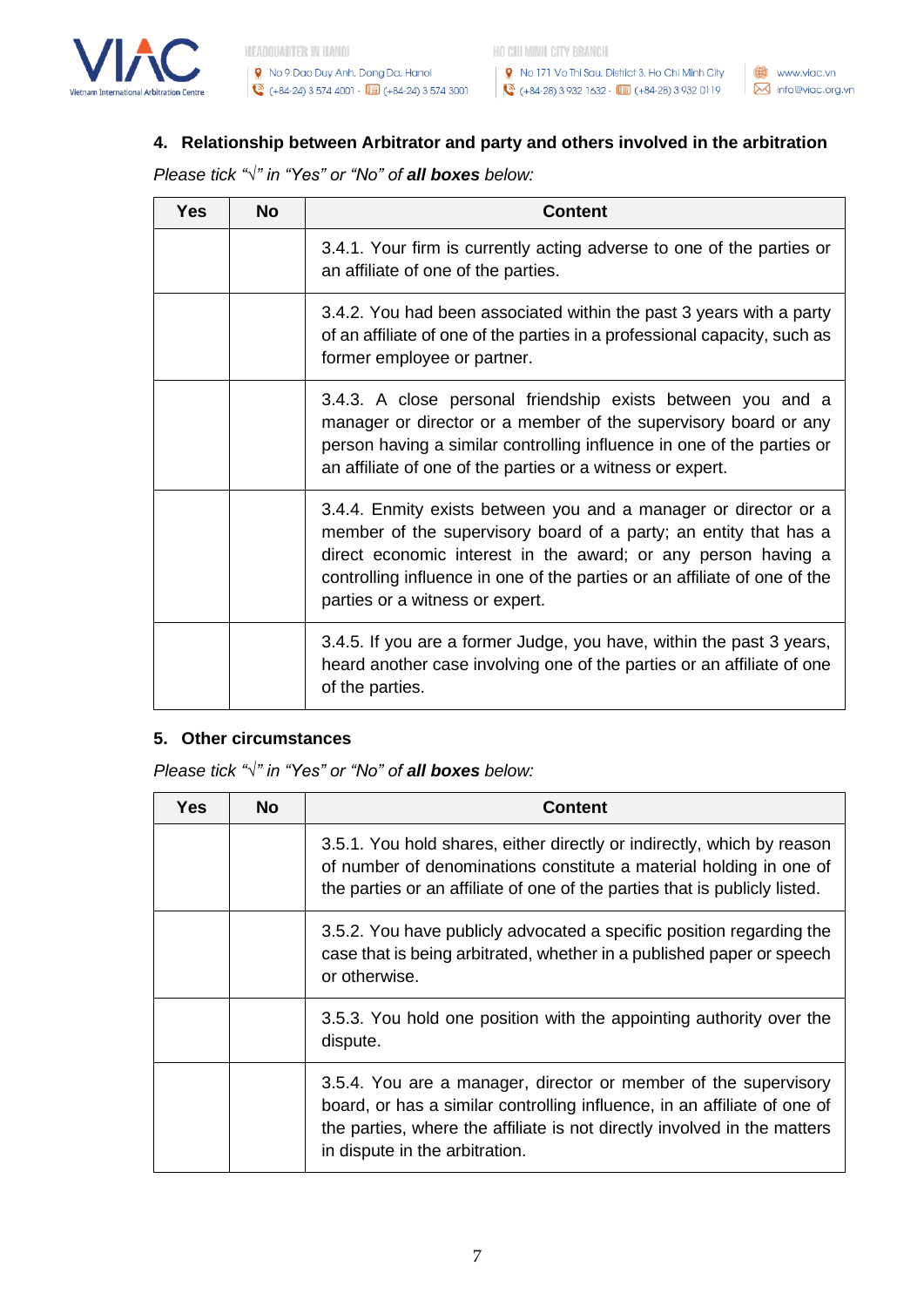

HO CHI MINH CITY BRANCH

R No 171 Vo Thi Sau, District 3, Ho Chi Minh City  $\bullet$  (+84-28) 3 932 1632 -  $\overline{0}$  (+84-28) 3 932 0119

**Upon review and examination of the above list following the VIAC's instruction, I confirm that:**

- **A.** I am completely independent, impartial, objective, and shall remain so. There is no information to be disclosed by myself.
- **B.** I am completely independent, impartial, objective, and shall remain so. However, I would like to make known to the parties the following information (which does not affect my independence, impartiality, and objectivity):

.............................................................................................................................................. .............................................................................................................................................. .............................................................................................................................................. .............................................................................................................................................. ..............................................................................................................................................

# **Note:**

- *-* This Arbitrator Statement and the enclosed Letter of disclosure (if any) shall be sent to the parties in this arbitration if the arbitrator disclose facts or circumstances which may cast doubts as to his/her independence, impartiality, objectivity, or if there is a challenge to arbitrator's independence, impartiality, objectivity, or a request for replacement of arbitrator from a party or parties.
- *-* The information contained in this Arbitrator Statement and the enclosed Letter of disclosure (if any) shall be strictly confidential and used for the sole purpose of this arbitration. Arbitrators and relevant parties shall not use or distribute this information to any third party without prior consent from VIAC.
- *-* The interpretation of this Arbitrator Statement, including application by analogy, shall be finally decided by VIAC on the basis of VIAC's practice and in consideration of the relevant facts in each particular case as well as the parties' opinion and the arbitrators' opinions (if any).
- *-* This Arbitrator Statement is binding on the arbitrator signing below.

Date:

| Signature: |  |
|------------|--|
|            |  |

Fullname: **Example 20**